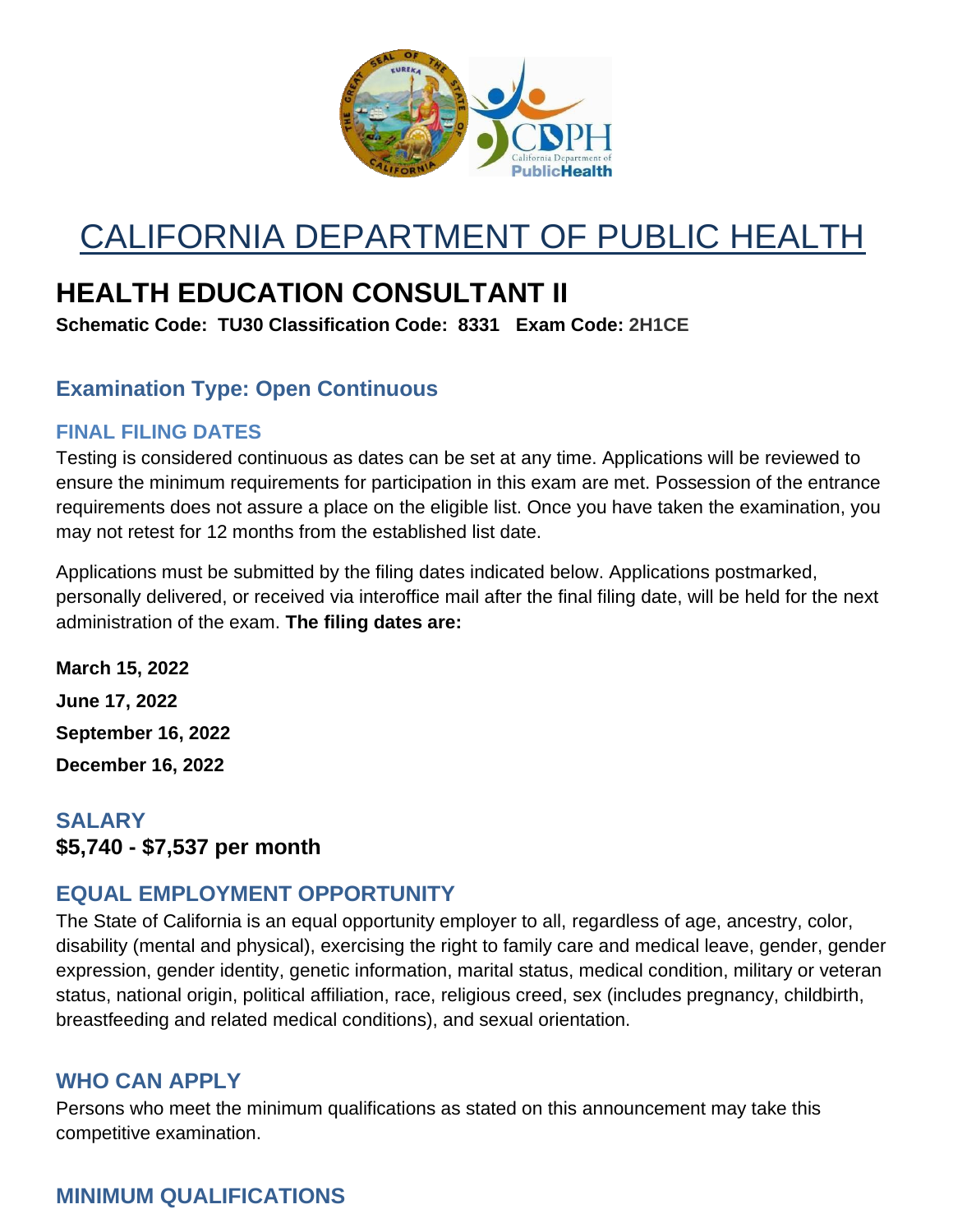## **Either One**

One year of experience performing the duties of a Health Education Consultant I, Range B, in California state service. (Applicants qualifying under Pattern I of the minimum qualifications must show their appointment date to Range B on the application.)

## **Or Two**

Two years of post-master's experience in planning, directing, and conducting public health education programs. (Experience gained in California state service applied toward this pattern must include one year performing duties comparable to the Health Education Consultant I, Range B.)

## **AND**

Possession of a master's degree with specialization in public or community health education awarded on completion of a program of study accredited by the Council on Education for Public Health sanctioned by the American Public Health Association.

## **GENERAL QUALIFICATIONS**

All candidates for, appointees to, and employees in the state civil service shall possess the general qualifications of integrity, honesty, sobriety, dependability, industry, thoroughness, accuracy, good judgment, initiative, resourcefulness, courtesy, ability to work cooperatively with others, willingness and ability to assume the responsibilities and to conform to the conditions of work characteristic of the employment, and a state of health consistent with the ability to perform the assigned duties of the class.

**DESIRABLE QUALIFICATIONS:** Willingness to travel throughout the State, work irregular hours, and possession of a valid driver's license.

## **POSITION DESCRIPTION TYPICAL TASKS**

**HEALTH EDUCATION CONSULTANT II:** is the full journey level. Under direction, in an assigned geographic area or special subject matter area, independently provides complex health education consultation to public and private agencies; plans, develops, organizes, monitors, and evaluates health education programs and projects; negotiates and recommends approval of contracts; develops, coordinates, and conducts training programs; may also serve in a lead capacity to education consultants and other health-related multidisciplinary staff; develops and evaluates program standards, policies, and procedures of average difficulty; and does other related work.

## **HOW TO APPLY**

To apply for this examination, please complete and return the following:

## **STANDARD STATE APPLICATION (FORM 678)**

#### **COPY OF UNOFFICIAL/OFFICIAL COLLEGE TRANSCRIPTS**

Due to COVID-19, we have limited staff working in the office. Therefore, the preferred method of application submittal at this time is via email to [CDPHExamUnit@cdph.ca.gov.](mailto:CDPHExamUnit@cdph.ca.gov) Mailed and dropped off applications will still be accepted but may have delays in processing.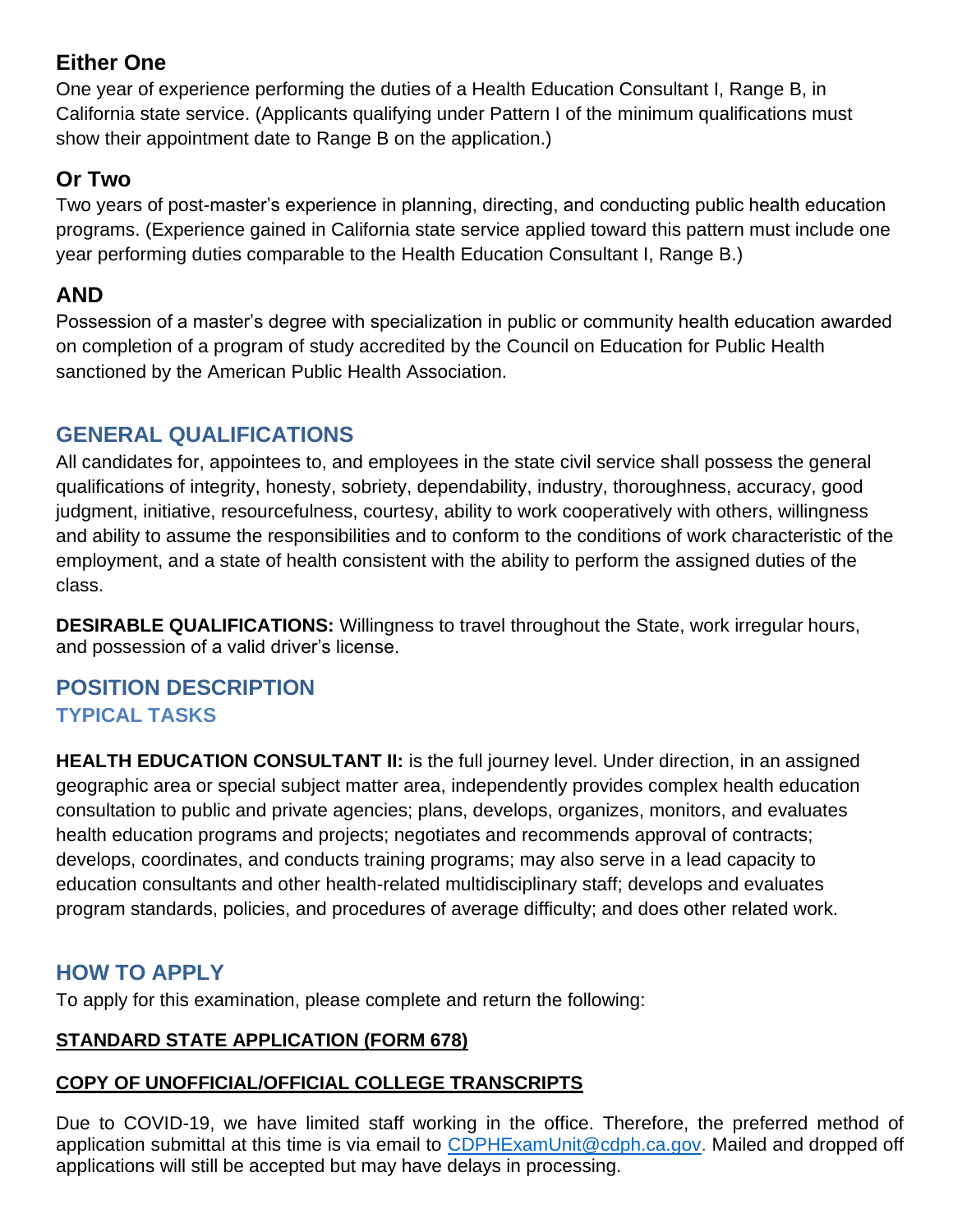Applications and any additional documents must be submitted via the U.S. Postal Service or hand delivered to the Department of Public Health Human Resources Office (hours are 8:00 AM to 5:00 PM). Submit [\(California State Application STD 678\)](https://jobs.ca.gov/pdf/STD678.pdf) and any additional documents to:

Via Email: [CDPHExamUnit@cdph.ca.gov](mailto:CDPHExamUnit@cdph.ca.gov)

Submit via mail to: DEPARTMENT OF PUBLIC HEALTH Attn: Examination Services Unit P.O. Box 997378 MS 1700 – 1702 Sacramento, CA 95899-7378

Drop Off:

DEPARTMENT OF PUBLIC HEALTH Attn: Examination Services Unit 1615 Capitol Avenue Sacramento, CA 95814

#### **DO NOT SUBMIT APPLICATIONS TO THE CALIFORNIA DEPARTMENT OF HUMAN RESOURCES (CalHR), FAX, OR INTER-AGENCY MAIL**

## **CONTACT INFORMATION**

All questions regarding this examination (including the minimum qualifications, applying for the examination, being scheduled for the examination, reasonable accommodations, the examination components, scoring, etc.) may be directed to the contact information below:

**EMAIL: [CDPHExamUnit@cdph.ca.gov](mailto:CDPHExamUnit@cdph.ca.gov)**

## **EXAMINATION INFORMATION**

The examination will consist of a Qualifications Assessment and is the sole component of the Health Education Consultant II examination. To obtain a position on the eligible list, a minimum score of 70% must be received. The Qualifications Assessment is designed to elicit specific information regarding each candidate's education, training, and experience relative to the testing classification. Responses to the questionnaire will be assessed based on pre-determined rating criteria. **The Qualifications Assessment package will be emailed to the applicant in the form of a survey. Please monitor your email account's SPAM, Junk, Bulk, etc. Folder (s) as the examination email may be filtered depending on your specific account settings.**

The California Department of Public Health reserves the right to revise the examination plan to better meet the needs of the service if the circumstances under which this examination was planned change. Such revision will be in accordance with civil service law and rules and all competitors will be notified.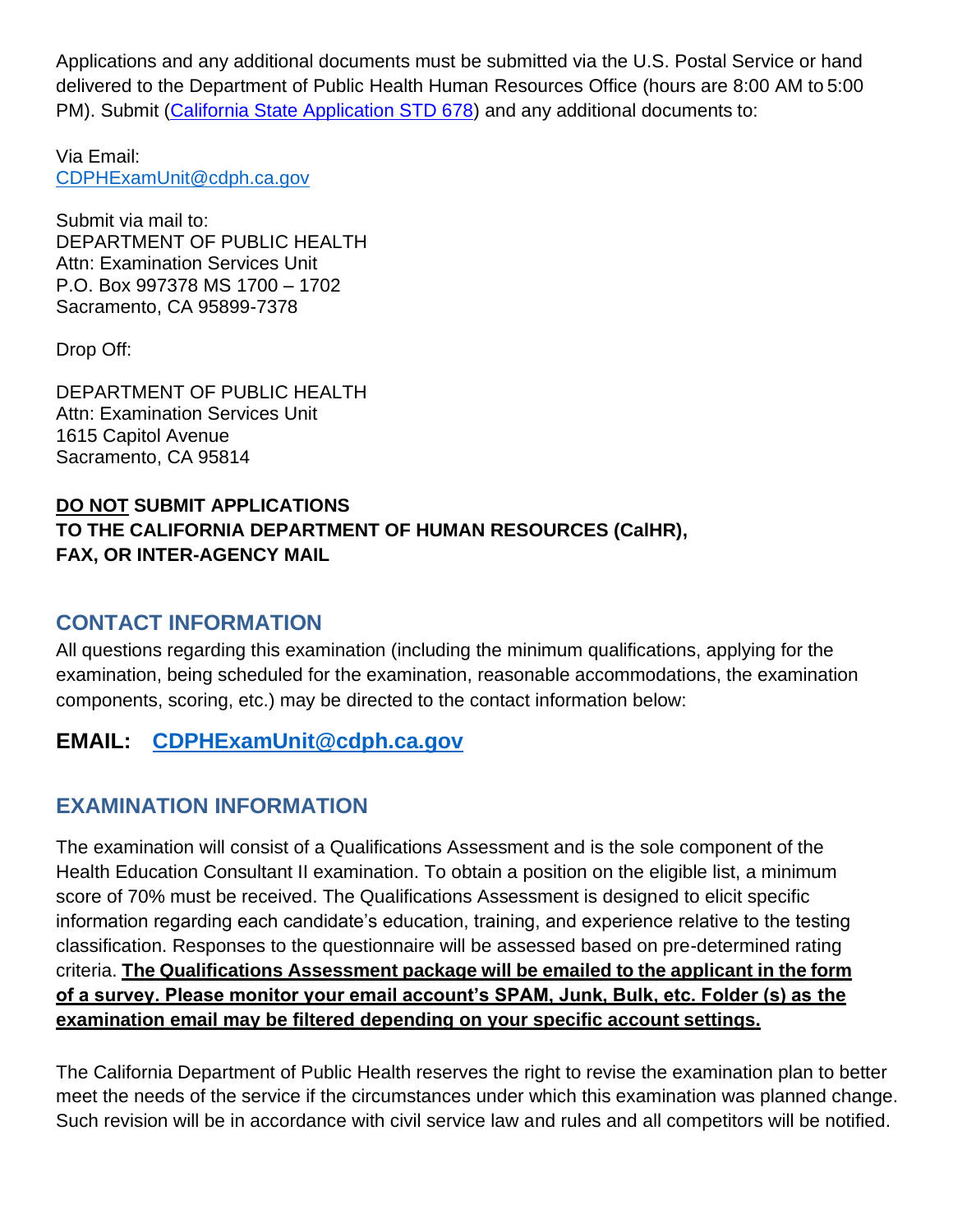## **REQUIREMENTS FOR ADMITTANCE TO THE EXAMINATION**

It is your responsibility to make sure you meet the education and/or experience requirements stated on this announcement on the date you submit your application. Your signature on your application indicates that you have read, understood, and possess the basic qualifications required.

**NOTE:** Applications **must** include "to" and "from" dates (month/day/year), time base, job titles and/or civil service class title(s), and range (if applicable) for all work experience. College course Information **must** include title, number of semester or quarter units, name of institution, completion dates, and degree. Applications received without this information will be rejected. Applicants must submit a copy of either official or unofficial transcripts along with the application when using education to meet the entrance requirements for this examination.

**SCOPE OF EXAMINATION:** Ratings will be determined based on the depth and breadth of professional education and experience beyond what is minimally required. Emphasis will be placed on measuring:

## **Health Education Consultant II**

#### **Knowledge of:**

- 1. Principles, methods, and techniques effective in the planning and implementation of health education program.
- 2. Materials and literature on public health education.
- 3. Principles and methods of community organization and group work.
- 4. Education theory for multiple audiences.
- 5. Principles and practices of public health administration.
- 6. Principles and methods of consultation.
- 7. Methods of community study and of evaluation methods applicable to health education practice.
- 8. Public health principles.
- 9. Programs and practices at the national, state, and community levels.
- 10.Theories and processes of education and their relationship in bringing about voluntary behavioral change.
- 11.Administration and organization of health care delivery systems.
- 12.Principles and methodology of research, contract negotiations and administration.

## **Ability to:**

- 1. Train others in the principles and practices of health education.
- 2. Develop, implement and evaluate (less complex) health education programs and projects.
- 3. Conduct conference workshops and training programs.
- 4. Establish and maintain productive working relationships with other health disciplines, agencies, organizations and public.
- 5. Communicate health education knowledge for application by other disciplines and the public.
- 6. Analyze situations accurately and take effective action.
- 7. Prepare reports.
- 8. Communicate effectively.
- 9. Ability principles and methodology of research.
- 10. Recognize, assess, and develop solutions to problems associated with health education programs.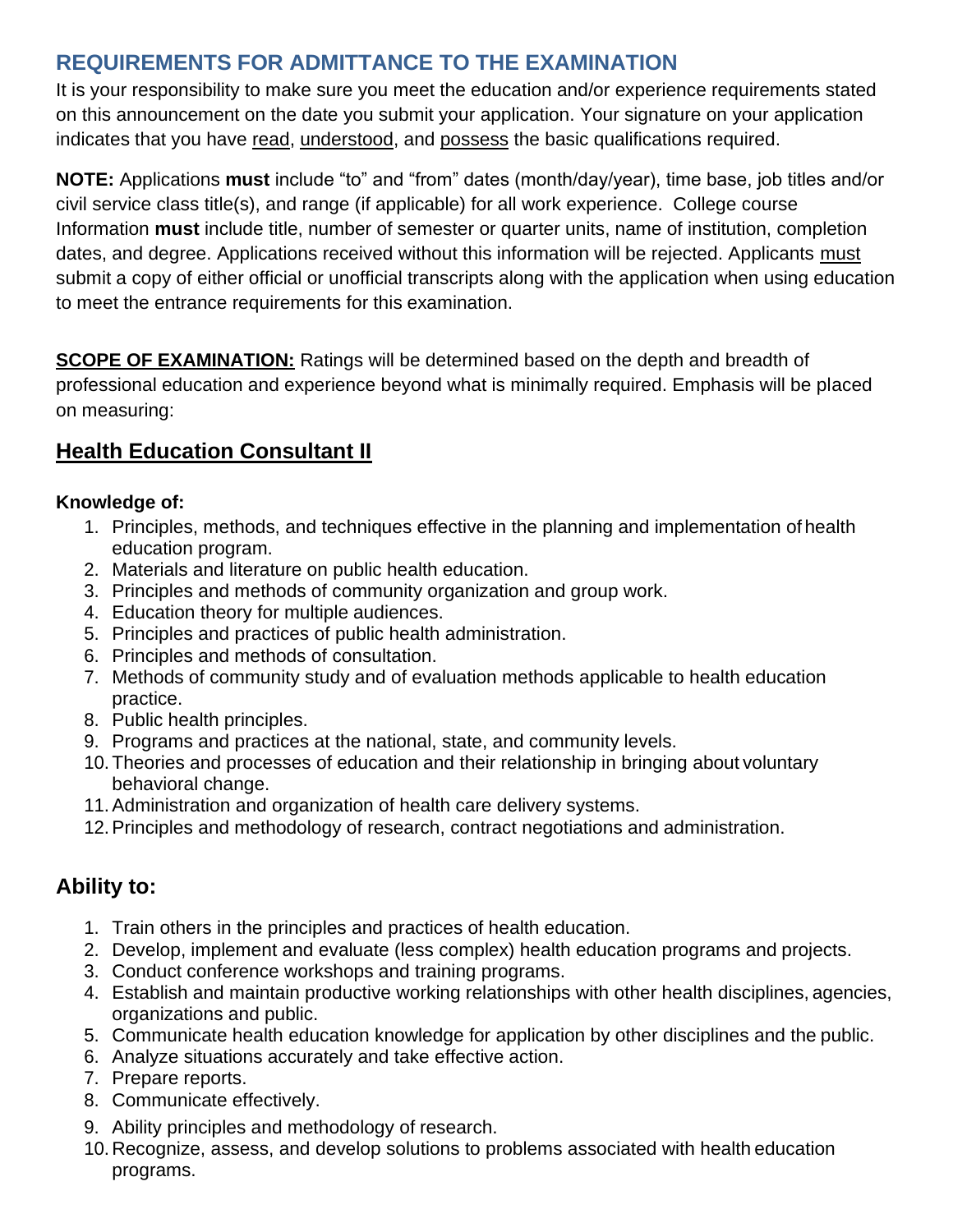## **ELIGIBLE LIST INFORMATION**

Possession of the entrance requirement does not assure a place on the eligible list. In order to obtain a position on the eligible list, a minimum rating of 70% must be attained. Names of successful competitors are merged into the open eligible list established for use by the Department of Public Health in order of final scores regardless of testing date. Eligibility expires **12** months after it is established unless the needs of the service and conditions of the list warrant a change in this period.

#### **VETERAN'S PREFERENCE**

Pursuant to Government Code Section 18973.1,Veteran's Preference will be awarded in this examination as follows: 1) Any veteran, widow or widower of a veteran, or spouse of a 100 percent disabled veteran, who achieves a passing score in an entrance examination, shall be ranked in the top rank of the resulting eligibility list. Any veteran who has been dishonorably discharged or released is not eligible for veterans' preference; 2) An entrance examination is defined, under the law, as any open competitive examination; 3) Veterans' Preference is not granted once a person achieves permanent civil service status.

## **HOW TO APPLY FOR VETERANS' PREFERENCE**

The [California State Jobs' website](http://www.jobs.ca.gov/) (www.jobs.ca.gov) has information on how to apply for Veterans' Preference on their website and on the [Application for Veterans' Preference form \(CalHR 1093\)](https://jobs.ca.gov/PDF/SPB1093.pdf) (https://jobs.ca.gov/PDF/SPB1093.pdf). Additional information is also available at the [Department of](http://www.cdva.ca.gov/) [Veterans Affairs website](http://www.cdva.ca.gov/) (http://www.cdva.ca.gov).

TDD is Telecommunications Device for the Deaf and is reachable only from phones equipped with a TDD device.

The California Relay (Telephone) Service for the deaf or hearing impaired: MCI from TDD: 1-800-735-2929 MCI from voice telephone: 1-800-735-2922 Sprint from TDD: 1-888-877-5378Sprint from voice telephone: 1-888-877-5379